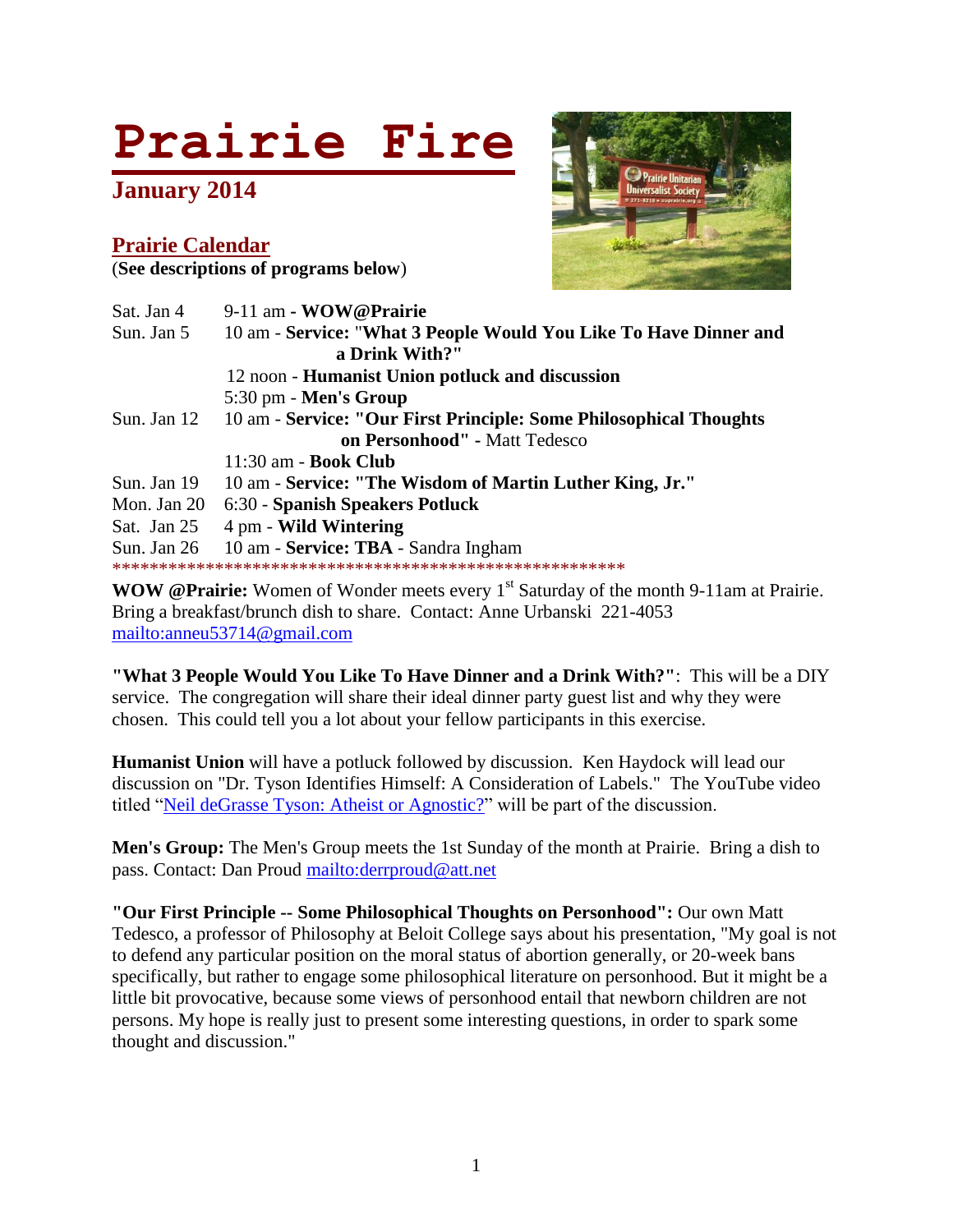**Book Club** will discuss the second half of *The Chocolate Wars* by Debra Cadbury. The author is a descendent of the Cadbury dynasty and is a best selling author and TV producer for the BBC.

**"The Wisdom of Martin Luther King, Jr**.": Martin Luther King, Jr. was more than his "I Have a Dream" speech. The Prairie Readers will bring to life some of his lesser known, but inspiring works.

**Spanish Speakers Club** will meet at the home of Ray Nashold, 5410 Esther Beach Rd. Please bring a dish to pass, if you can - everyone welcome! More info or to arrange a ride contact Rosemary Dorney 238-4382.

**Wild Wintering** invites you to join the Children's Religious Education program for our annual event. This "wild wintering" includes snow activities, taffy pulling, gingerbread decorating and an overnight for kids 10 years of age and older. If you would like to volunteer to assist with any activity, or need more info regarding the event, contact Rebecca at dre@uuprairie.org.

# **Prairie News**

**"Guests at Your Table" Reminder:** If you still have a box at home, be sure to return it by the end of January! Thanks to all who have participated!

**Adult Religious Education Classes:** Rev. Sandy wants to know if there is any interest "out there" in Adult Religious Education classes. If so, what specifically would you like to know more about: Unitarian Universalist history; Perhaps a "Building Your Own Theology" class; or maybe an exploration of Islam or Buddhism or Native American spirituality? What are the best times and days of the week for you to attend a class? Thanks for your input!

**Clean Sweep in 2014:** In the new year, a crew from the Hospitality Committee will be cleaning and organizing the Prairie kitchen at the meetinghouse. We ask that you pick up any items you may have left there by January 4th. Unclaimed dishes or other items will be donated or thrown out. Unmarked food or food that is not clearly designated will be handled the same way. We hope that a few simple guidelines will cut down on the accumulation of donated items and food that we don't need. We understand that it is easy to forget a dish or food container after a potluck and only ask that you try not to let too much time go by before you pick it up.

- \* CHECK before donating to see if the item or food is wanted and will be used soon.
- (Paula Pachciarz, Barbara Chatterton, or the group or individual it's going to.)
- \* LABEL anything you leave with the date, your name, and the name of the group or individual it is going to.
- \* Donate only FAIR TRADE or EQUAL EXCHANGE, & USDA ORGANIC, tea, coffee, or hot chocolate for Sunday morning coffee. No loose-leaf tea please!

\* PLAN FOR the back end. If something needs to be done with the item/food after it is used,

make sure someone is responsible for that (washing, returning, disposing, etc.) so

that it's not left for the Hospitality Committee to do.

Thank you for helping out, Paula Pachciarz, Hospitality Committee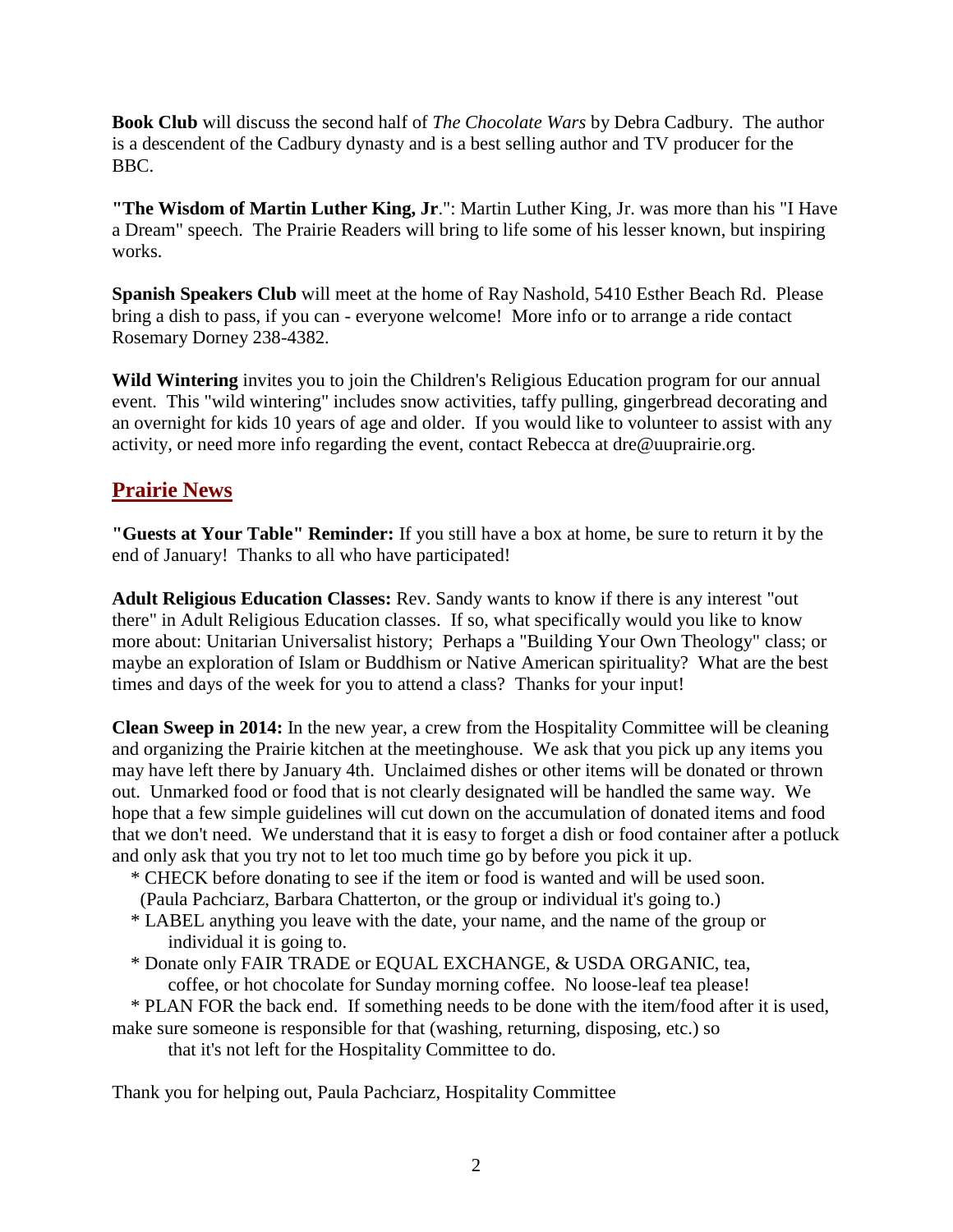**Interfaith Hospitality Network Week is January 19 to 26**: One of Prairie's social action commitments is being a buddy church for Midvale Lutheran as they house homeless families as part of the Interfaith Hospitality Network, which is part of The Road Home. Please consider volunteering to serve dinner or various other jobs to help Prairie honor its commitment to this wonderful organization. You can call Erin Bosch for more information about IHN (238- 6285), You can go to this website for an explanation of the volunteer jobs and to sign up online: <http://midvalelutheran.org/share/our-community/road-home>

## **...and Now a Word from the Rev.**

#### ~ Sandra Ingham

While looking for a reading for the Sunday before New Year's Day, I found something that seemed as if it had been written just for me. In a meditation titled, "Unexpected New Year", Unitarian Universalist minister, David Blanchard wrote this, "There are such things as "new years" in all of our lives. But rarely do I think they begin and end according to the Roman calendar. They begin and end... at rather arbitrary moments of transformation... when we begin a new job,... write a poem, change our mind, get sick, lose a friend, look in a mirror."

Ah, yes, I have had that experience and I am eagerly anticipating having it again very soon, having been sick for several days, including Christmas Day. I am rarely sick and even more rarely do I admit to it. But, reading Blanchard's words, I remembered that I usually rebound from my rare times of illness into something that is akin to starting a new year. Only this time, my recovery looks to be on track for coinciding with the "real" New Year's Day, Wednesday, the first of January.

All of which reminds me of words that I used on December  $29<sup>th</sup>$ , words from UU minister Marilyn Sewell: "What is the dragon you will do battle with in the new year?... Treat your body like a friend: care for it, and make it strong. Whatever you disrespect in yourself, stop doing it, for strength to fight the dragon can only come from within, from a pure heart." Any day now, I hope to be ready to slay dragons, my own and any other ones people ask me to help them with. Let me know how -- and if -- I can help you.

Whatever illness I had, resulted in my losing my voice. I trust that it will soon completely return and that I will remember to take better care of myself, so I can be full-voiced when the dragons come around. What will you do with your voice in the new year, assuming you haven't lost it? I hope that you will use it wisely and appreciate what a wondrous gift it is.

Happy New Year! Rev. Sandy

## **RE Circle of Friends**

~ Rebecca Malke, Director of Religious Education

What a year it has been! I've had the pleasure of seeing a lot of new smiley faces in children's religious education. We've seen a growth in all age groups, especially our preschool through 5K class. Our high school class has doubled in size! And it's not just an increase in the number of students but an increase in regular attendance. Last year I saw an average of 10 students across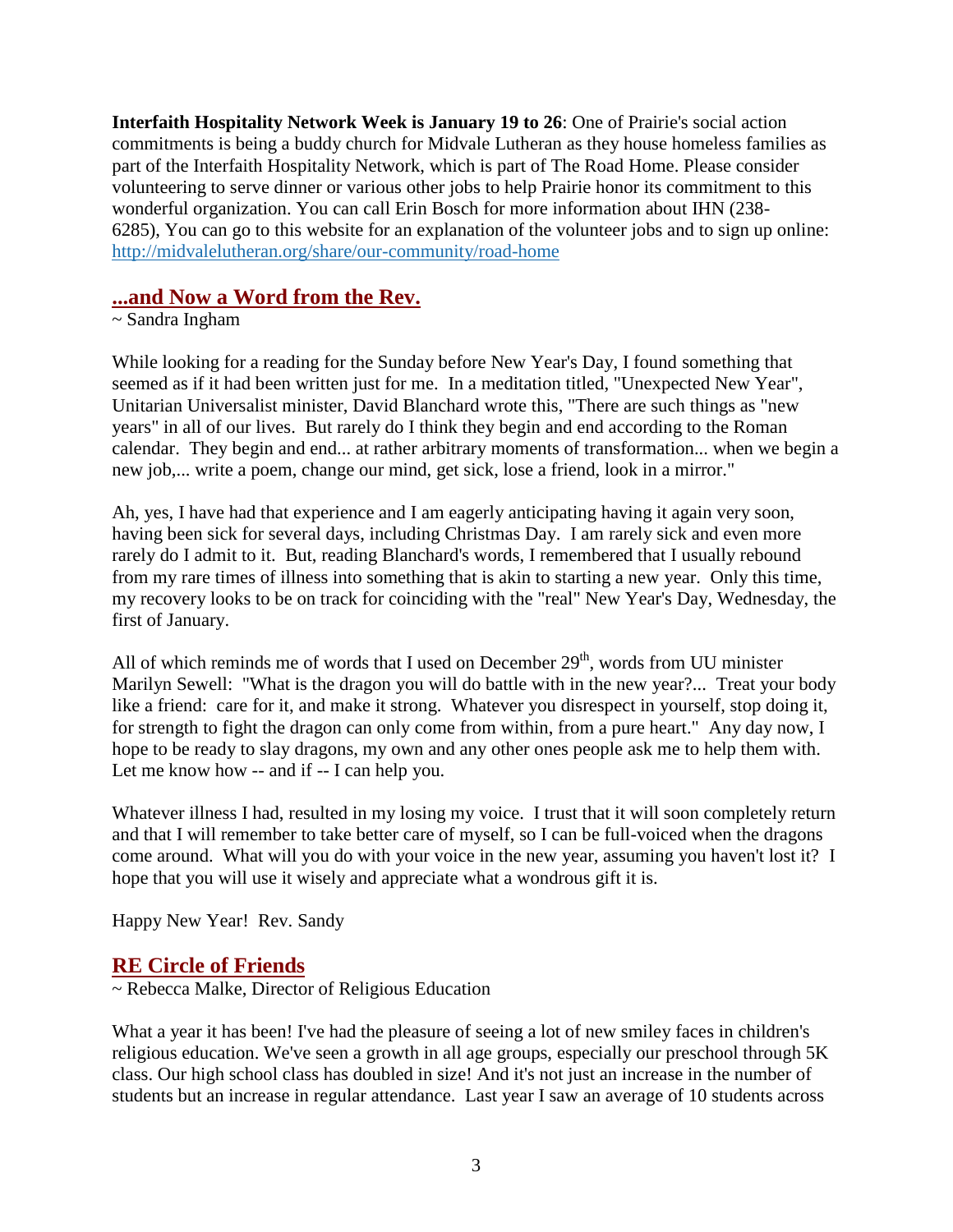all age ranges attend Sunday morning RE classes. This year there has been an average of 20 students per week! This year we had our largest Nifty Gifty attendance of 27 students.

I've also seen new faces in the teaching staff. I would like to give another warm welcome to our three new teachers: Johanna Hatch (Preschool-5K), Kent Wenger (1st-3rd grade) and Ken Haydock (8-12<sup>th</sup> grade). And I would like to welcome back Paula Pachciarz (Preschool-5K), Karen Deaton (1st-3rd grade) Robin Proud, Rick Ruecking and Anne Pryor (4-7th grade), Rachel Long and Carl Wacker (8-12th grade).

The RE Committee has even seen an increase. Prairie's newest member, Joceyln Cooper, joined the RE Committee a few months ago and has been a wonderful addition to the group. Her insights, comments and suggestions have helped us expand the program. Thank you, Joceyln!

Our theme, "Our Religious Sources: World Religions" will continue this spring with classes starting Sunday, January 5th. Our children have been focusing on Judaism and Christianity and will move on to Islam, Hinduism, Buddhism, Sikhism and Paganism. Students in grades 4 and up will continue to have field trips to various places of worship and visits by speakers of those faiths. We'll be using Skype to talk to Hindu families in India and hopefully be able to Skype a speaker when we get to Islam.

Nifty Gifty was on December 8th and was once again, a huge success. In addition to the number of children, we had some new volunteers as well. Phil and Kial helped children make necklaces and lapel pins, Penny Eiler helped make garlands, Anne Pryor and Randy Converse helped children wrap presents, and Cecelia Whitehead, our high school student was in charge of the very popular snowflake rulers. Thank you to all who volunteered: Paula Pachciarz, Sky Wacker, Anne Urbanski, Patty Stockdale, John Richards, and Carl Wacker for taking pictures.

A special thank you to the Converse family for making this event possible. Randy and Mei-Lien not only helped out the entire time, but also stayed to help me clean up. And it wouldn't be Nifty Gifty without the queen of crafts, Kathy Converse. Kathy spent a lot of time coming up with ideas and meeting with me to plan out crafts, supplies and arrangements. Thank you!

Spring semester will have some very fun events for the children and for everyone at Prairie UU Society. Saturday, January 25th is Wild Wintering. Everyone is invited to make gingerbread cookies, eat dinner, play games and join in on taffy pulling! February and March will be Mystery Friends, so if you're interested in being a friend to one of our youth be sure to see me early. This is a very popular program and every year I end up having to turn away adults.

If you haven't already picked up your spring semester calendar from the visitor's table or downloaded it from the Prairie UU Society website, please be sure to do so. Up-to-date information can always be found at [www.uuprairie.org/re,](http://www.uuprairie.org/re) RE bulletin boards and the visitor's table. I wish you all a safe and happy new year. - See you on Sunday!